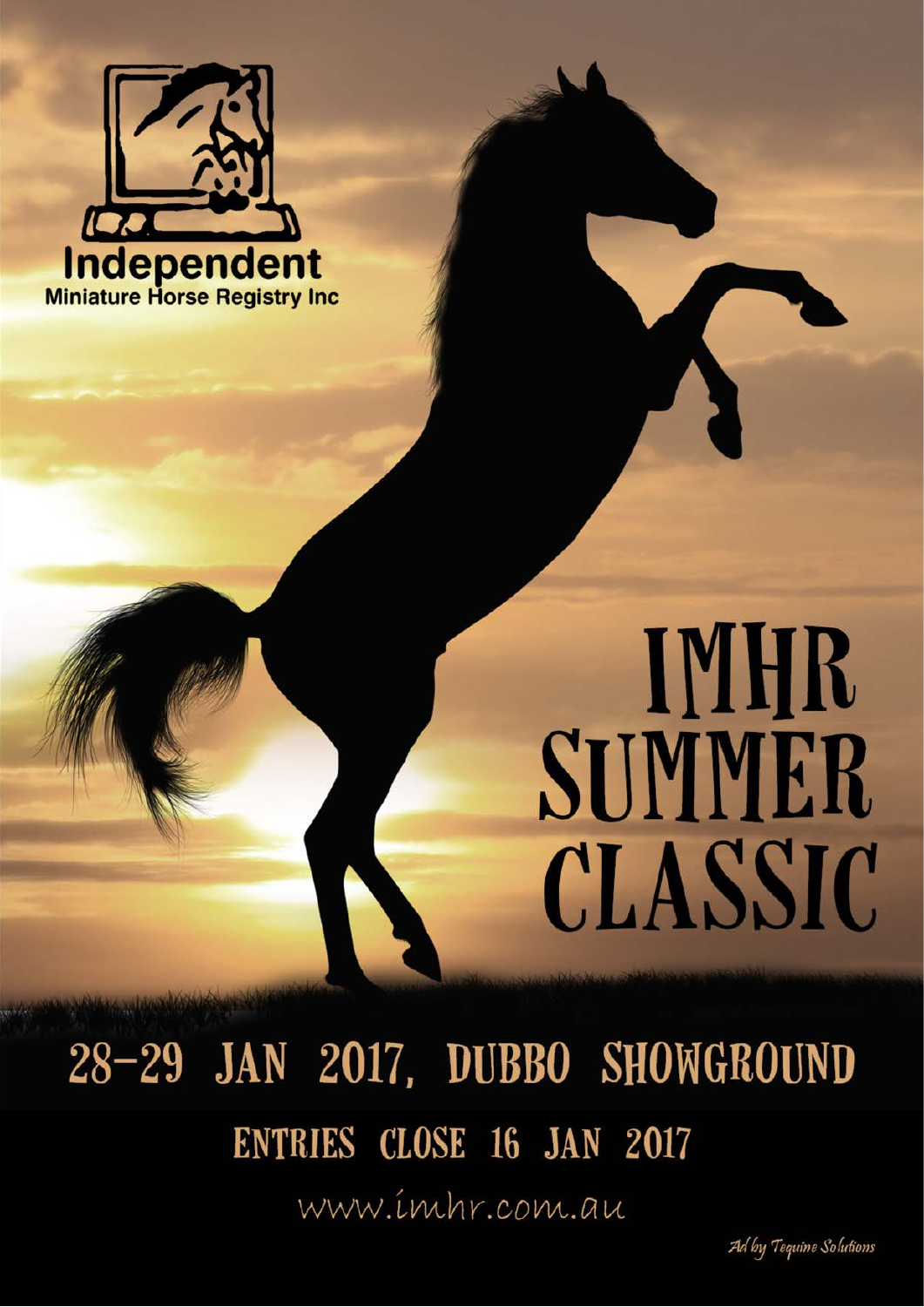

## IMHR Summer Classic

Dubbo Showground Undercover Arena – Day 1 classes \$10.00, Day 2 classes \$5.00 Entries close 16 Jan. Judge: TBA



## **Saturday 28th January 2017 - 9am start**

#### **Miniature Pony**

- 101. Miniature Pony Filly 2 years and under
- 102. Miniature Pony Mare 3 years and over
- 103. Miniature Pony Colt 2 years and under
- 104. Miniature Pony Stallion 3 years and over
- 105. Miniature Pony Gelding any age
- **Champion & Reserve Miniature Pony**

#### **Small Pony**

- 106. Small Pony Filly or Mare
- 107. Small Pony Colt or Stallion
- 108. Small Pony Gelding any age

#### **Champion & Reserve Small Pony**

- 109. Classic Head Miniature/Small Pony
- 110. Classic Trot Miniature/Small Pony

#### **Miniature Horse**

- 111. Miniature Horse Filly Yearling
- 112. Miniature Horse Filly Two Year Old
- Champion & Reserve Junior Filly
- 113. Miniature Horse Mare 3 Years old 114. Miniature Horse - Mare 4 Years & over
- Champion & Reserve Senior Mare
- 115. Miniature Horse Colt Yearling
- 116. Miniature Horse Colt Two Year Old
- Champion & Reserve Junior Colt
- 117. Miniature Horse Stallion 3 Years old
- 118. Miniature Horse Stallion 4 Years & over
- Champion & Reserve Senior Stallion
- 119. Miniature Horse Gelding Yearling
- 120. Miniature Horse Gelding 2 years old
- Champion & Reserve Junior Gelding
- 121. Miniature Horse Gelding 3 Years Old
- 122. Miniature Horse Gelding 4 Years & Over
- Champion & Reserve Senior Gelding

#### **Supreme Junior | Supreme Senior Miniature Exhibit**

#### **Small Horse**

123. Small Horse - Filly Yearling 124. Small Horse - Filly Two Year Old Champion & Reserve Junior Small Horse Filly 125. Small Horse - Mare 3 Years old 126. Small Horse - Mare 4 Years & over Champion & Reserve Senior Small Horse Mare 127. Small Horse - Colt Yearling 128. Small Horse - Colt Two Year Old Champion & Reserve Junior Small Horse Colt 129. Small Horse - Stallion 3 Years old 130. Small Horse - Stallion 4 Years & over Champion & Reserve Senior Small Horse Stallion 131. Small Horse - Gelding Yearling 132. Small Horse - Gelding 2 Years Old Champion & Reserve Junior Small Horse Gelding 133. Small Horse - Gelding 3 Years Old 134. Small Horse - Gelding 4 Years & Over Champion & Reserve Senior Small Horse Gelding **Supreme Junior | Supreme Senior Small Horse Exhibit**

#### **Little Horse**

- 135. Little Horse Filly 2 years and under
- 136. Little Horse Mare 3 Years and over
- Champion & Reserve Senior Little Horse Filly or Mare
- 137. Little Horse Colt 2 years and under
- 138. Little Horse Stallion 3 Years and over
- Champion & Reserve Senior Little Horse Colt or Stallion
- 139. Little Horse Gelding 2 Years and under
- 140. Little Horse Gelding 3 Years and over

Champion & Reserve Senior Little Horse Gelding **Supreme Little Horse Exhibit**

#### **American Shetland**

- 141. American Shetland Filly or Mare
- 142. American Shetland Colt or Stallion
- 143. American Shetland Gelding any age

#### **Champion & Reserve American Shetland**

#### **American Miniature Horse (AMHA)**

- 144. AMHA Filly or Mare
- 145. AMHA Colt or Stallion
- 146. AMHA Gelding any age

**Champion & Reserve American Miniature Horse**

#### **Classic Head classes (Mini/Small/Little Horses)**

- 147. Classic Head Junior Male
- 148. Classic Head Senior Male
- 149. Classic Head Junior Female
- 150. Classic Head Senior Female

#### **Colour classes**

- 151. Best Dilute Colour
- 152. Best Solid Colour
- 153. Best Broken Colour
- 154. Best Spotted Colour
- 155. Best Taffy Colour
- 156. Best Any Other Colour

#### **Best Coloured Exhibit**

- 157. Classic Trot Miniature Horse
- 158. Classic Trot Small Horse
- 159. Classic Trot Little Horse

160. Fancy Dress (free!)

#### *IMHR Show Rules apply to all events:*

- *a) All handlers MUST be financial members of IMHR.*
- *b) All exhibitors MUST have current papers with a recognised society. Copies of papers for non-IMHR must be supplied with entries. Pending other societies will not be accepted.*
- *c) Unless otherwise permitted, Miniature/Small Ponies may NOT enter the Miniature/Small Horse halter classes (and vice versa) even if dual-registered.*
- *d) Judges decision is final in ALL events.*
- *e) Classes may be split on the day if entries warrant.*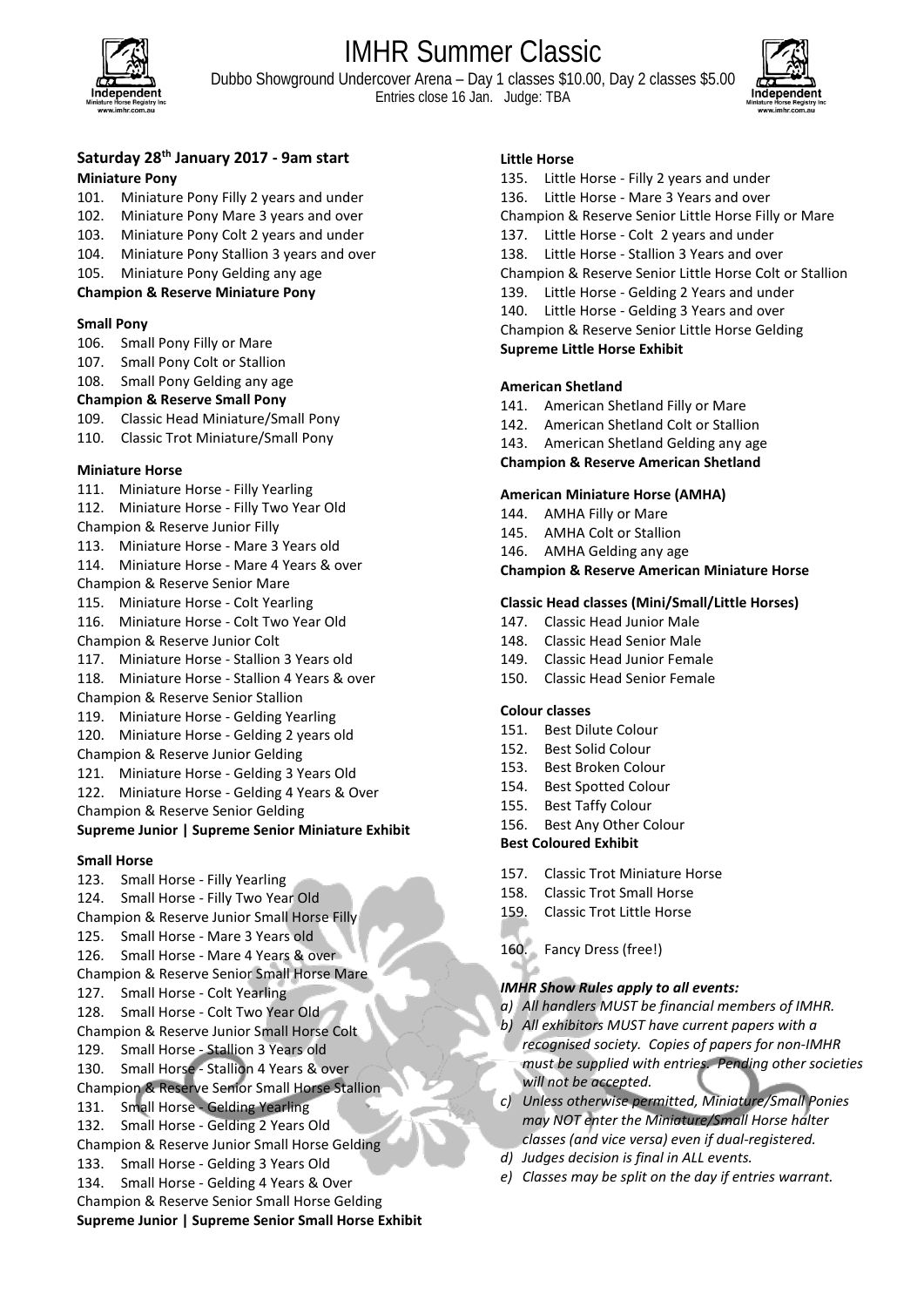

## IMHR Summer Classic

Dubbo Showground Undercover Arena – Day 1 classes \$10.00, Day 2 classes \$5.00 Entries close 16 Jan. Judge: TBA



### **Sunday 29th January 2017 - 9am start**

#### **Harness**

- 201. Novice Harness (open to ponies and horses)
- 202. Miniature Pony in Harness
- 203. Small Pony in Harness
- 204. Miniature Horse in Harness
- 205. Small Horse in Harness
- 206. Little Horse in Harness
- 207. Novice Long-reining (open to ponies and horses)
- 208. Miniature Pony Long-reining
- 209. Miniature Horse Long-reining
- 210. Small Horse Long-reining
- 211. Little Horse Long-reining

Champion & Reserve Miniature Pony Harness

Champion & Reserve Small Pony Harness

Champion & Reserve Miniature Horse Harness

Champion & Reserve Small Horse Harness

Champion & Reserve Little Horse Harness

#### **Senior Show Jumping**

- 212. Miniature Horse Six Bar
- 213. Small Horse Six Bar
- 214. Little Horse Six Bar
- 215. Miniature Horse Fault & Out
- 216. Small Horse Fault & Out
- 217. Little Horse Fault & Out

Champion & Reserve Miniature Horse Show Jumper Champion & Reserve Small Horse Show Jumper Champion & Reserve Little Horse Jumper

#### **Showmanship**

- 218. Youth Novice
- 219. Youth Special Needs
- 220. Youth Showmanship 12 years and under
- 221. Youth Showmanship 13 years to 17 years
- 222. Adult Novice
- 223. Adult Special Needs
- 224. Adult Showmanship 18 Years & Over

#### **Lungeline**

- 225. Miniature Pony Lungeline
- 226. Junior Miniature Horse Lungeline
- 227. Senior Miniature Horse Lungeline
- 228. Junior Small Horse Lungeline
- 229. Senior Small Horse Lungeline
- 230. Little Horse Lungeline

#### **Trail**

- 231. Novice Youth Trail
- 232. Youth Trail 12 years and under
- 233. Youth Trail 13 years to 17 years
- 234. Miniature Pony Trail
- 235. Junior Miniature Horse Trail
- 236. Senior Miniature Horse Trail
- 237. Junior Small Horse Trail
- 238. Senior Small Horse Trail
- 239. Little Horse Trail

#### **Hunter**

- 240. Novice Youth Hunter
- 241. Youth Hunter 12 years and under
- 242. Youth Hunter 13 years to 17 years
- 243. Miniature Pony Hunter
- 244. Junior Miniature Horse Hunter
- 245. Senior Miniature Horse Hunter
- 246. Junior Small Horse Hunter
- 247. Senior Small Horse Hunter
- 248. Little Horse Hunter

Champion & Reserve Novice Youth

Champion & Reserve Youth Exhibitor 12 years and under Champion & Reserve Youth Exhibitor 13 years and over Champion & Reserve Miniature Pony Performance Champion & Reserve Junior Miniature Horse Performance Champion & Reserve Senior Miniature Horse Performance Champion & Reserve Junior Small Horse Performance Champion & Reserve Senior Small Horse Performance Champion & Reserve Little Horse Performance

#### *Determination of Champions:*

*Note: You must enter all eligible classes to be eligible for Champion or Reserve Champion \* denotes tie breaker event (any other ties determined by the judge)*

*Harness (Harness + Long-Reining\*) Show Jumper (Six Bar + Fault & Out\*) Novice Youth (Showmanship + Trail\* + Hunter) Youth (Showmanship + Trail\* + Hunter) Miniature Pony (Lungeline + Trail\* + Hunter) Miniature/Small/Little Horse (Lungeline + Trail\* + Hunter)*